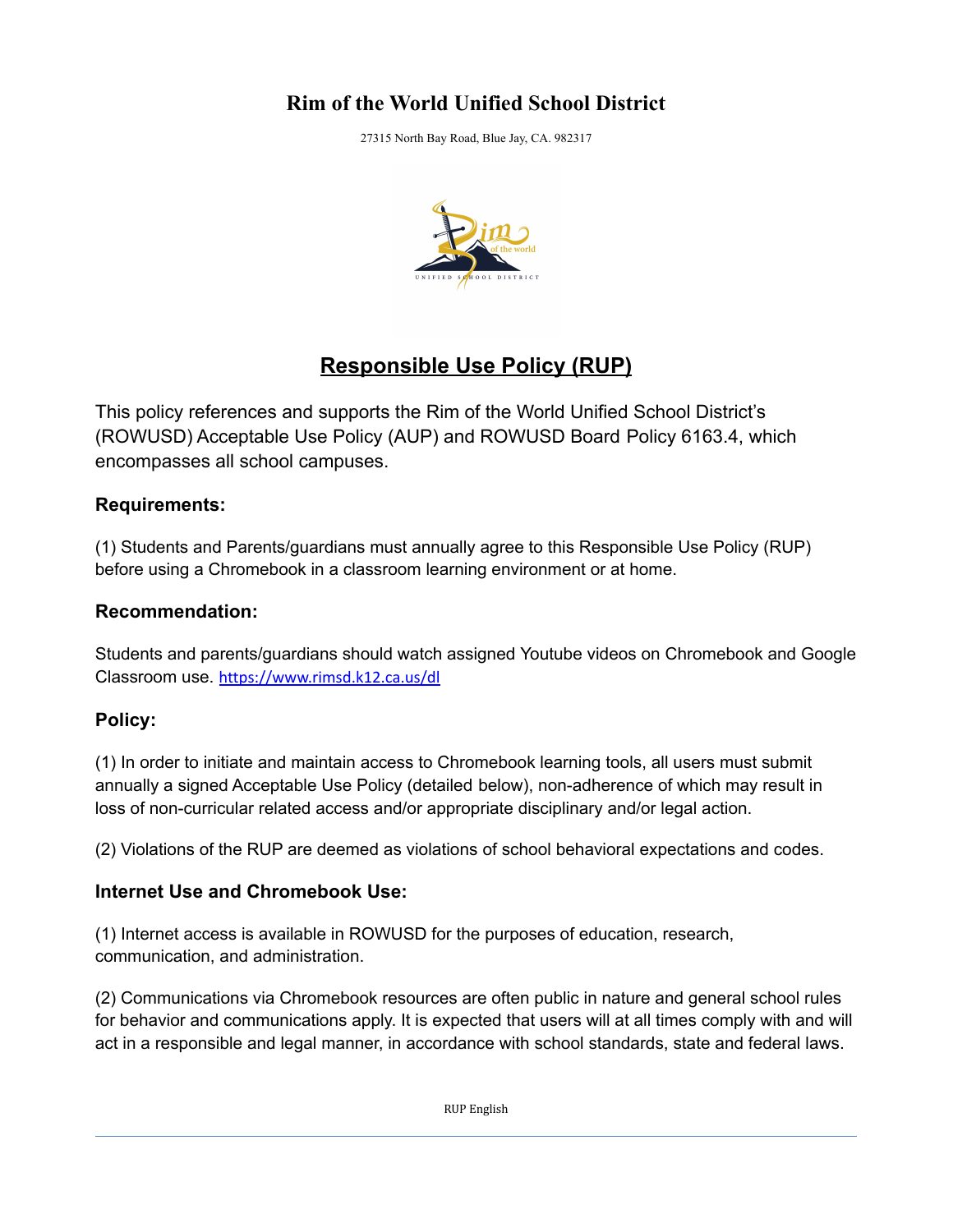(3) Administrators and teachers will take measures to assure the safety and security of students when using e-mail, chat rooms, and other forms of direct electronic communications; prohibit unauthorized access, including "hacking" and other unlawful activities by minors online; prohibit unauthorized disclosure, use, and dissemination of personally identifiable information regarding students; and to restrict Chromebook students' access to online materials harmful to minors.

## **Monitoring and Privacy Issues**

(1) Monitoring the Internet and Communications. ROWUSD reserves the right to monitor and review the use of these Chromebook resources to provide ready access for all users, age-appropriate material, and an internet environment that is safe and appropriate for the maturity level and need of student users.

It is important that all students and parents understand this and recognize that monitoring does several good things:

- Maximizes the safety and security of people and resources by supporting a positive learning and work environment safe from harassment, intimidation, or threats.
- Discourages breaches of confidentiality, copyright infringements and inappropriate file downloads and print requests.
- Promotes appropriate internet access and electronic communication messages (such as email, blogs, chats, and discussion forums).

## **ROWUSD Chromebook Responsible Use Policy**

Chromebook users are permitted to use the school's Chromebook resources and/or their own registered Chromebooks brought to school for legitimate educational purposes during the school day.

A. **Policy:** By signing the Acceptable Use Policy (AUP), Chromebook users agree to always adhere to the following standards and expectations for conduct:

The school will facilitate the management and deployment of the learning apps for the students. Students will refrain from uninstalling or modifying school-managed applications and/or the operating system in any way.

Installation of other apps by students is not permitted.

RUP English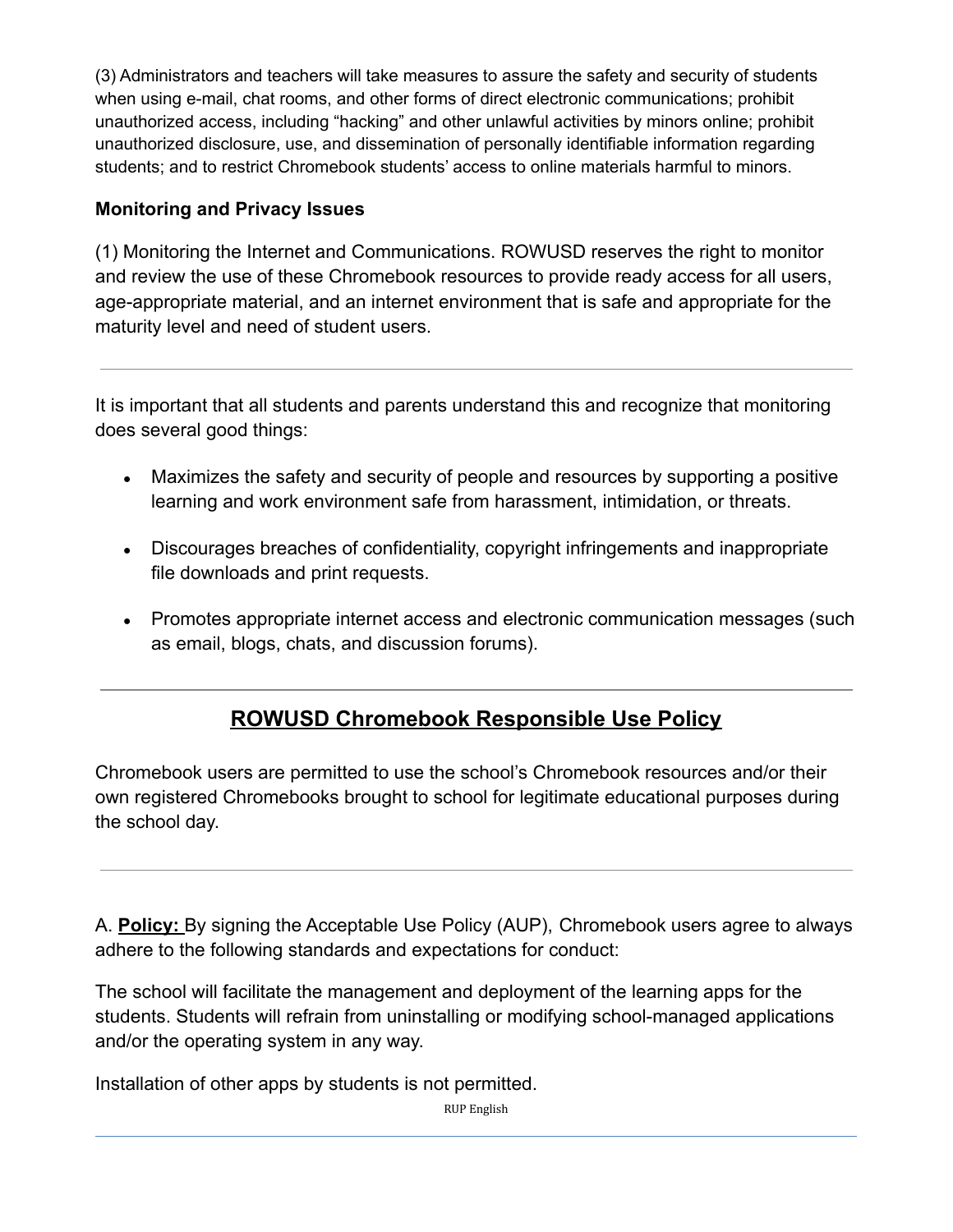File-sharing, including the downloading of music, or any other activity that violates copyright laws is not permitted.

Do not send emails or pictures from your Chromebook that would embarrass you, your family, other people, or Rim of the World USD.

## B. **General Guidelines:**

Unless instructed otherwise, students will leave their Chromebooks at home to be ready for school each day with a fully charged battery. A good rule is to always charge your Chromebook before going to bed, leaving it to fully charge overnight. Chromebooks should not travel with their assigned student out of the district.

Handle Chromebook resources and equipment with care. The Chromebook screen can potentially crack if the Chromebook is dropped from any height or the screen is twisted. These are the most common accident that occurs with Chromebooks. The Chromebook cannot be placed in water (bathtub, pool, ocean, etc.) because water can get inside the Chromebook through various ports, potentially destroying the device. Also, avoid leaving the device exposed to extreme heat or cold as this can irreparably harm the device (i.e. leaving the device in a car when above 80 degrees, exposure to the extreme cold of snow, etc.).

Do not mark the Chromebook in any way with markers, stickers, etc. Each Chromebook is labeled with a school identification barcode. Do not remove this sticker.

Each student will receive a bag with the Chromebook inside. Ensure the bag is used when transporting the Chromebook to and from school. Any damage resulting from a failure to use the Chromebook as designed may result in fees being assessed for the full cost of repairs.

Do not insert foreign objects (paper clips, pens, etc.) into the ports (openings) of the Chromebook.

Make sure your hands are clean before using the Chromebook. Food and drinks should not be placed near or on the Chromebook. The glass screen should be regularly wiped clean with a dry clean soft cloth; a microfiber cloth is recommended, but any soft cotton fabric will work. Please do not use commercial liquid or spray cleaners on the Chromebook screen.

When the charging cable needs to be connected, be sure to line it up correctly when inserting and removing it. Students are responsible for damage to the charger port or connector pin resulting from mishandling.

If you have problems with your Chromebook, stop using the device and notify your teacher. Teachers will follow district procedures for the repair process.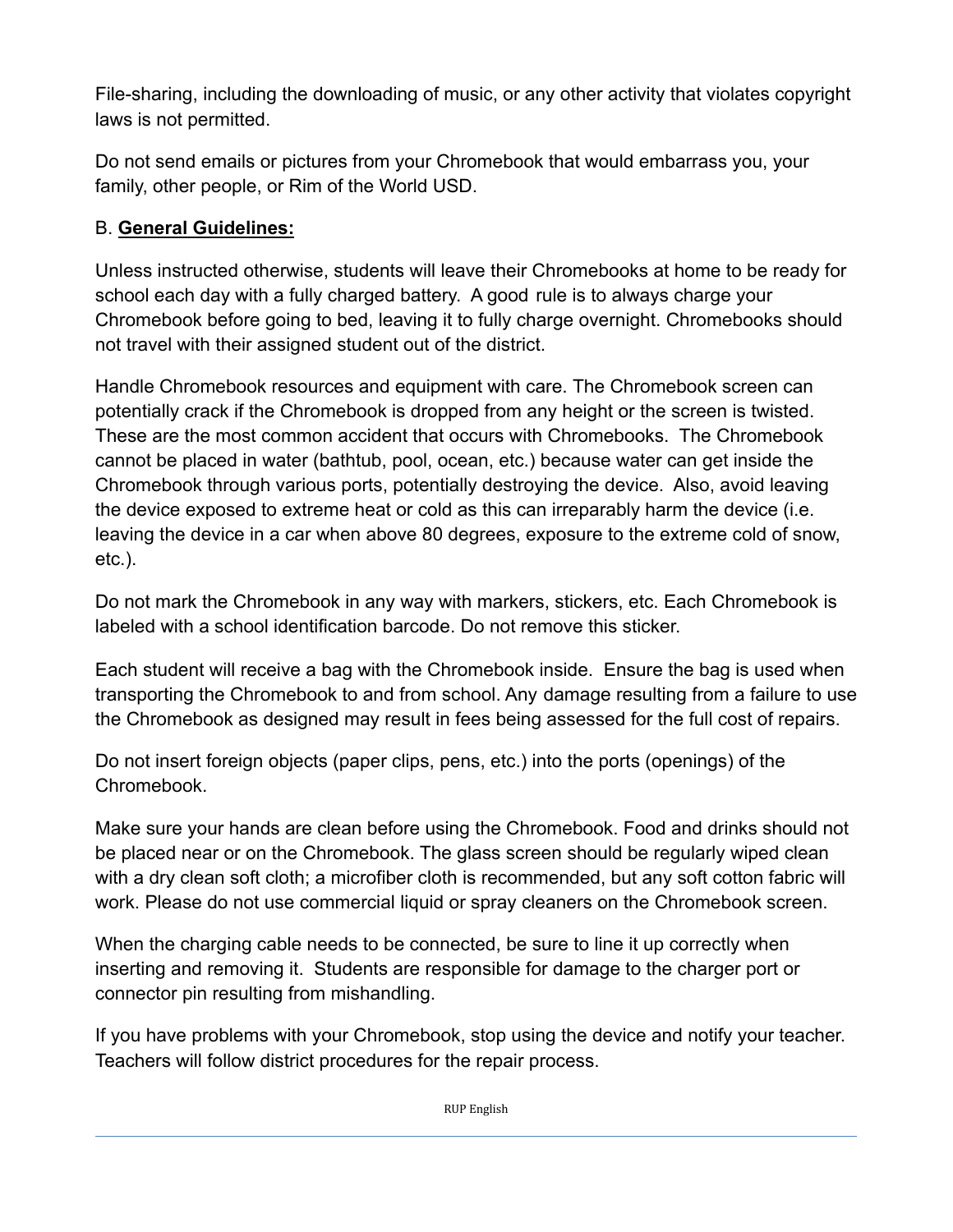### C. **Internet Rules and Expectations:**

The ROWUSD Responsible Use Policy must be followed at all times.

Any inappropriate web or email activity can result in appropriate discipline as defined in the ROWUSD Acceptable Use Policy. The use of proxy servers and the use of circumvention tools are strictly forbidden and is a violation of the school's network policy.

If you unintentionally access an inappropriate web site, report it to your teacher immediately so that school officials can block access to the site.

All activity conducted on the ROWUSD Internet/Network is monitored and can be tracked/traced.